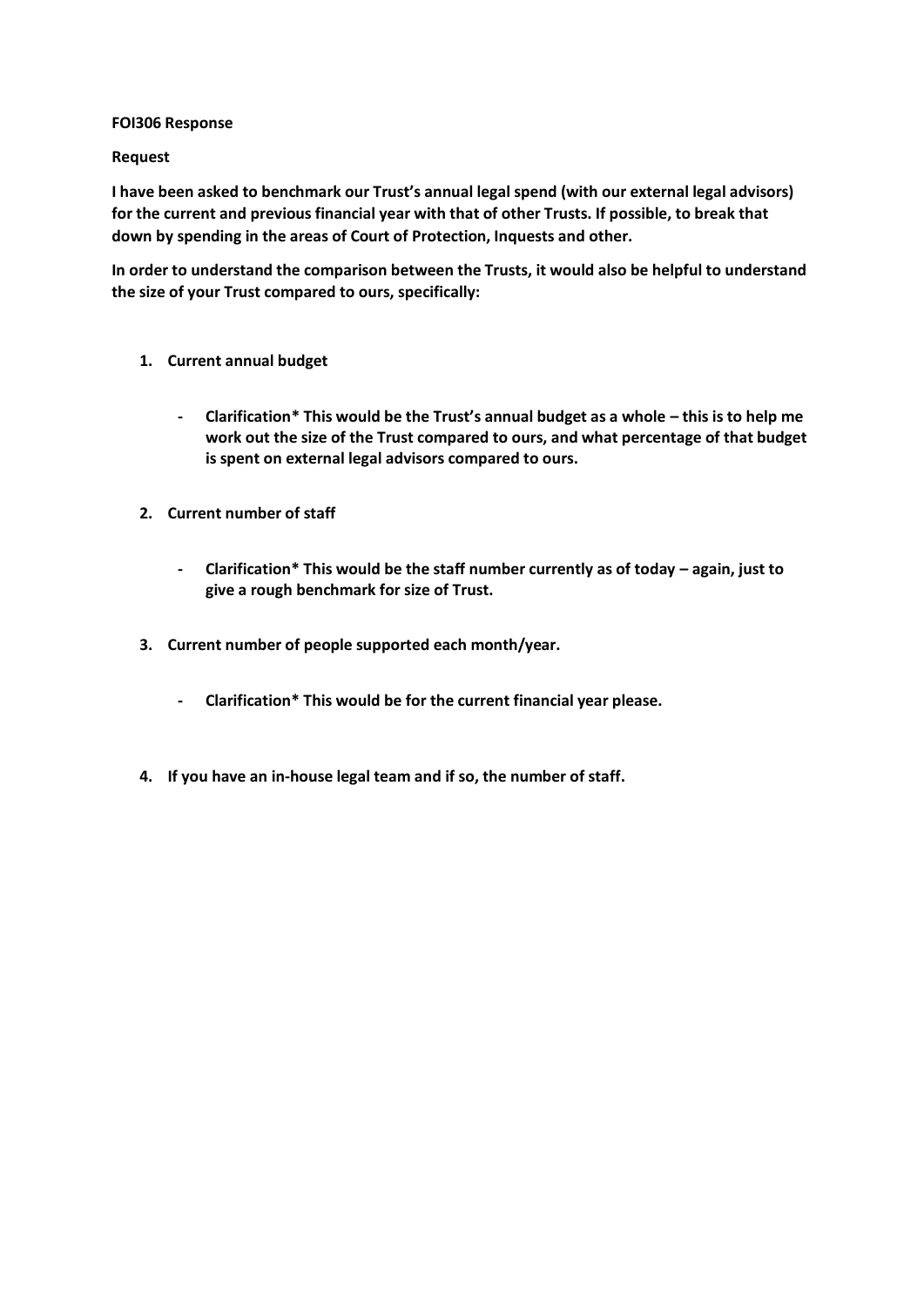## **Response**

# **1. Current annual budget**

 $\sim$ 

Please see table below for the current annual budget.

| <b>Group Summary</b>      | <b>Annual Plan</b><br>Phase 3<br>Projection |
|---------------------------|---------------------------------------------|
|                           | £'m                                         |
| Income                    |                                             |
| Healthcare Income         | 250.4                                       |
| Other Income              | 23.0                                        |
| <b>Total Income</b>       | 273.5                                       |
| <b>Expenditure</b>        |                                             |
| Pay                       | (204.5)                                     |
| Other Non Pay Expenditure | (37.2)                                      |
| Drugs                     | (6.9)                                       |
| <b>Clinical Supplies</b>  | (0.5)                                       |
| PFI                       | (8.8)                                       |
| <b>Unallocated Budget</b> | (3.7)                                       |
| <b>EBITDA</b>             | 12.0                                        |
| <b>Capital Financing</b>  |                                             |
| Depreciation              | (7.1)                                       |
| <b>PDC Dividend</b>       | (2.3)                                       |
| <b>Finance Lease</b>      | (4.4)                                       |
| Loan Interest Payable     | (1.4)                                       |
| Loan Interest Receivable  | 0.0                                         |
| Surplus / (Deficit)       | (3.1)                                       |

## **2. Current number of staff**

As of 1<sup>st</sup> March 2021 the Trust has the following headcount:

- Substantive Staff: 4,072.
- Bank Staff 1160.